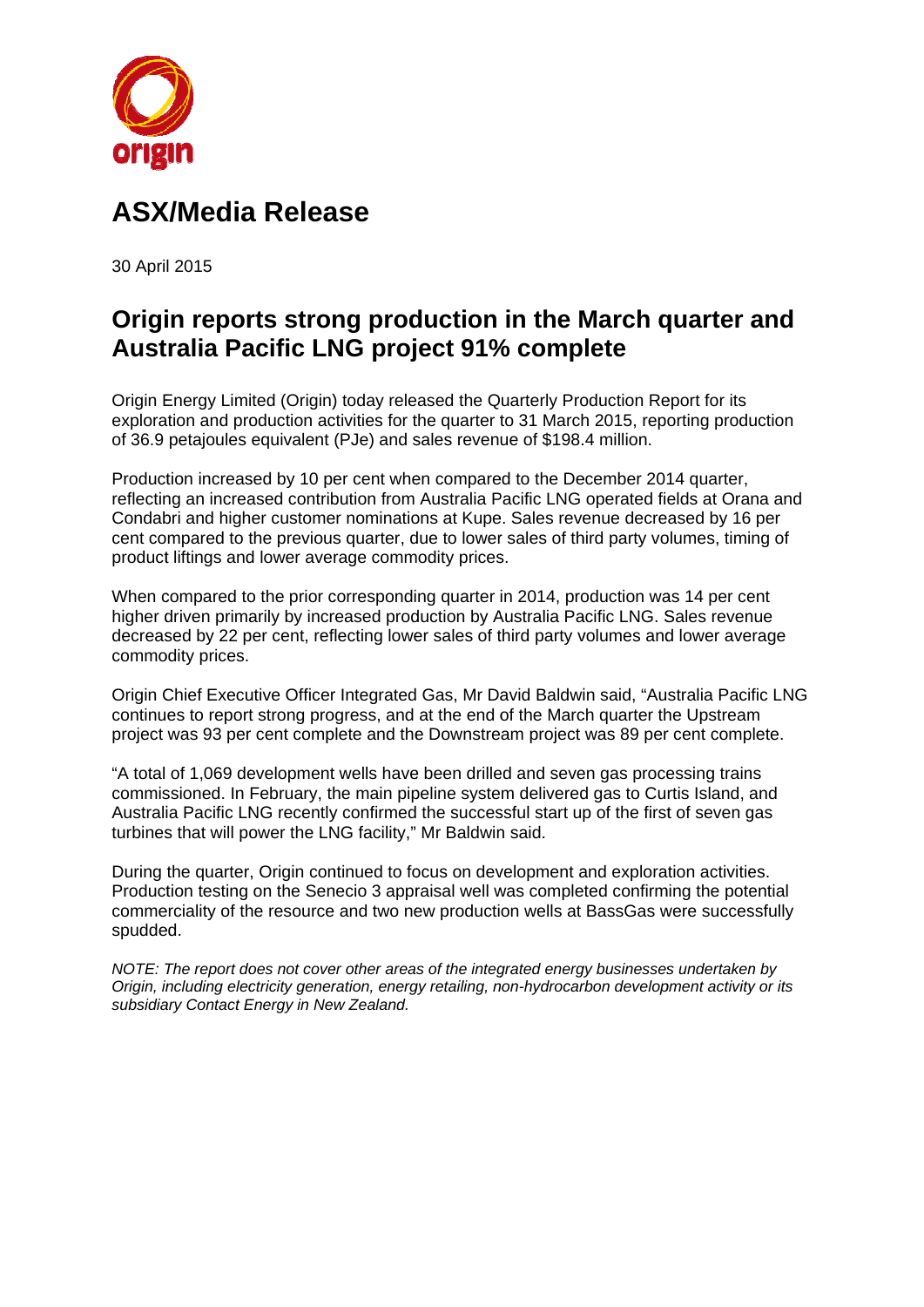

#### For further information please contact:

#### **Media**

Anneliis s Allen Senior External Affairs Manager Ph: +61 2 8345 5119 Mobile: +61 428 967 166

#### **Inve estors**

Cha au Le Group Manager, Investor Relations Ph: +61 2 9375 5 5816 Mob bile: +61 467 7 799 642

# **About Origin Energy**

Origin Energy (ASX: ORG) is the leading Australian integrated energy company focused on gas and oil exploration and production, power generation and energy retailing. A member of the S&P/ASX 20 Index, the Company has approximately 6,900 employees and is a leading producer of gas in eastern Australia. Origin is Australia's largest energy retailer servicing 4.3 million electricity, natural gas and LPG customer accounts and has one of the country's largest and most flexible generation portfolios with approximately 6,010 MW of capacity, through either owned generation or contracted rights.

Origin's strategic positioning and portfolio of assets provide flexibility, stability and significant opportunities for growth across the energy industry. Through Australia Pacific LNG, its incorporated joint venture with ConocoPhillips and Sinopec, Origin is developing one of Australia's largest CSG to LNG projects based on Australia's largest 2P CSG reserves base.

In New Zealand, Origin is the major shareholder in Contact Energy, a leading integrated energy company, operating geothermal, thermal and hydro generation facilities totalling 2,359 MW and servicing approximately 562,000 electricity, gas and LPG customers across both the North and South islands. Origin also operates oil and gas projects in New Zealand and holds petroleum exploration acreage in the country.

Origin has a strong focus on ensuring the sustainability of its operations, is the largest green energy retailer in Australia and has significant investments in renewable energy technologies.

For more information go to www.originenergy.com.au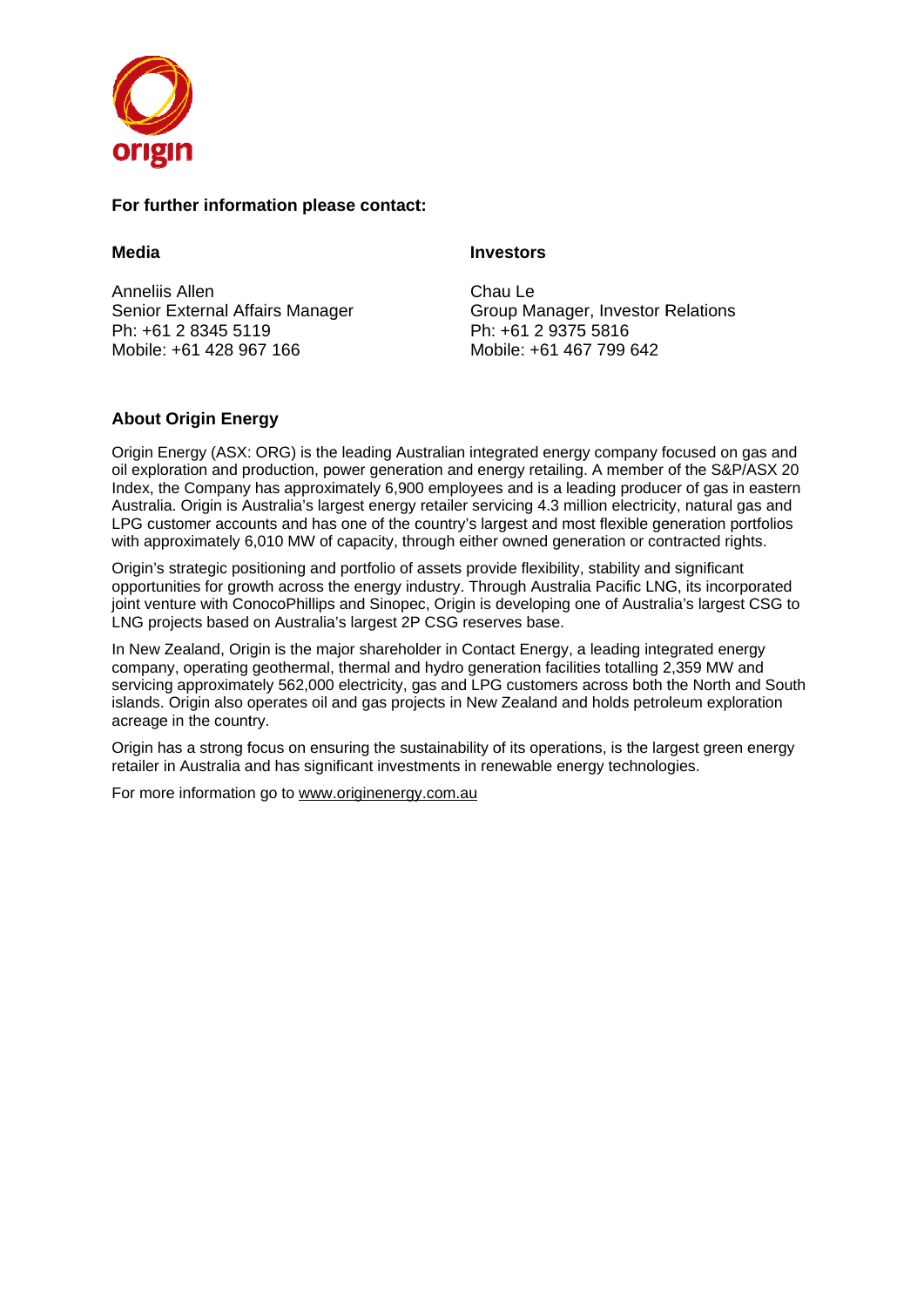

# **Exploration and Production report for Quarter ended 31 March 2015**

| Comparative performance at a glance – Origin's total proportional interests |              |           |          |
|-----------------------------------------------------------------------------|--------------|-----------|----------|
| <b>Previous Quarter</b>                                                     | <b>March</b> | December  | Change % |
| Comparison                                                                  | 2015         | 2014      |          |
| Production (PJe)                                                            | 36.9         | 33.4      | 10       |
| Sales (PJe)                                                                 | 38.0         | 36.1      | 5        |
| Revenue (A\$m)                                                              | 198.4        | 235.6     | (16)     |
| <b>Prior Corresponding</b>                                                  | <b>March</b> | March     | Change % |
| <b>Quarter Comparison</b>                                                   | 2015         | 2014      |          |
| Production (PJe)                                                            | 36.9         | 32.4      | 14       |
| Sales (PJe)                                                                 | 38.0         | 34.1      | 11       |
| Revenue (A\$m)                                                              | 198.4        | 253.4     | (22)     |
| <b>Year to Date Comparison</b>                                              | Jul - Mar    | Jul - Mar | Change % |
|                                                                             | 2015         | 2014      |          |
| Production (PJe)                                                            | 105.2        | 106.9     | (2)      |
| Sales (PJe)                                                                 | 111.6        | 114.5     | (3)      |
| Revenue (A\$m)                                                              | 685.1        | 840.6     | (18)     |

Note: Information presented in the table above and throughout this report relates only to hydrocarbon exploration and production activities undertaken by Origin Energy Limited ("Origin"), its subsidiaries and the incorporated joint ventures in which it has interests. The report does not cover other business activities of Origin such as electricity generation or energy retailing.

# **Highlights**

- Production 10% above December Quarter 2014 reflecting increased contributions from APLNG and Kupe, partly offset by lower contribution from the Cooper Basin
- Revenue 16% lower than the December Quarter 2014 due to lower sales of third party volumes, timing of product liftings and a lower average commodity price
- The APLNG CSG to LNG project is 91% complete. The Upstream component of the project is 93% complete and the Downstream component is 89% complete
- Production testing on the Senecio 3 appraisal well was completed during the Quarter confirming the potential commerciality of the resource

# **Production and Sales**

# *March Quarter 2015 compared with December Quarter 2014*

Production of 36.9 PJe in the March Quarter 2015 was 3.5 PJe or 10% higher than the December Quarter 2014. This is primarily attributable to higher production from APLNG (2.9 PJe) operated fields (Orana and Condabri) and higher customer nominations at Kupe (1.2 PJe), partly offset by lower production at Cooper (-0.6 PJe) due to the planned shutdown for Moomba Plant maintenance and wet weather.

Sales revenue decreased 16% from the December Quarter 2014 reflecting lower sales of third party volumes, timing of product liftings and lower average commodity prices.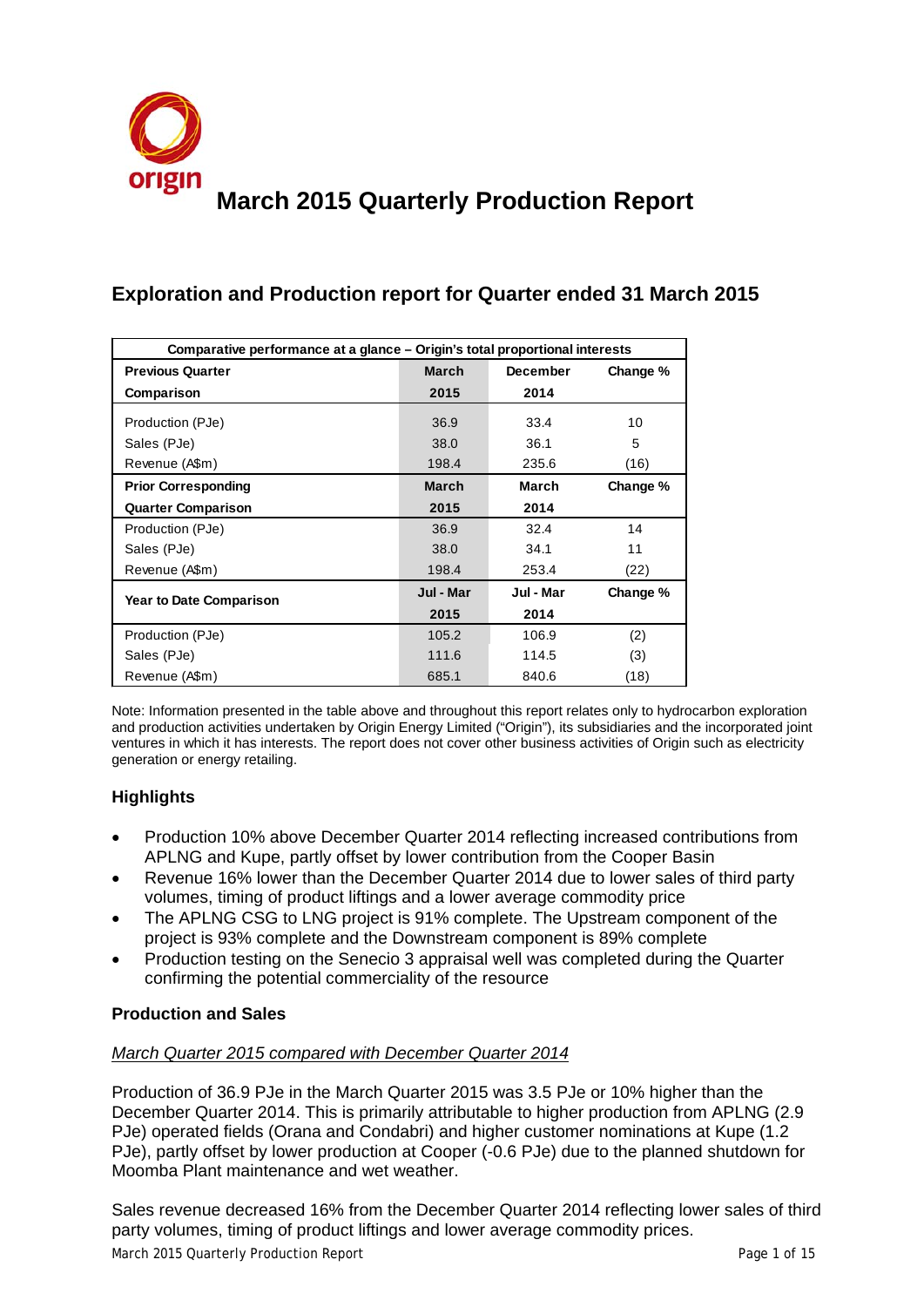# *March Quarter 2015 compared with March Quarter 2014*

Production of 36.9 PJe in the March Quarter 2015 was 4.5 PJe or 14% higher than the comparable Quarter in 2014. This is primarily attributable to higher production from APLNG (5.8 PJe) operated fields (Orana and Condabri) and the non-operated Kenya East field and higher customer nominations at Kupe (1.2 PJe), partly offset by lower production at Otway (-2.1 PJe) due to reduced customer nominations (mainly from Origin), and BassGas (-0.9 PJe) due to planned shutdown to accommodate the arrival and positioning of the West Telesto drilling rig for the Yolla 5 and 6 drilling campaign.

Sales revenue decreased 22% from the March Quarter 2014 reflecting lower sales of third party volumes and lower average commodity prices.

# *Nine Months to 31 March 2015 compared with Nine Months to 31 March 2014*

Production in the nine months to 31 March 2015 of 105.2 PJe was 1.7 PJe or 2% lower than the comparable period in 2014. This is primarily attributable to lower production at Otway (-9.9 PJe) due to reduced customer nominations (mainly from Origin) and lower production at BassGas (-3.1 PJe) due to the planned shutdowns for maintenance, the heavy lift of the condensate and compressor modules onto the Yolla Platform and the Yolla 5 and 6 drilling campaign, as well as Yolla 3 production ceasing from January 2014. This was partly offset by higher production from APLNG (9.2 PJe) reflecting increased production from operated assets (Condabri and Orana) and non-operated (Kenya and Kenya East) fields, higher customer nominations at Kupe (0.8 PJe) and higher production at Cooper (0.7 PJe) due to additional wells coming online.

Sales revenue decreased 18% from the comparable period in 2014 reflecting lower production, lower sales of third party volumes and lower average condensate, LPG and crude prices, partly offset by higher gas prices.

# **Exploration, Evaluation and Capital Expenditure**

Expenditure on exploration and evaluation activities was \$55 million and capital expenditure on development and production activities was \$140 million (excluding APLNG) for the Quarter, as detailed in Section 5 of this report.

# **Significant activities during the Quarter included:**

• **Otway Basin** 

On 21 January Origin announced that the Speculant-1 exploration well had reached total depth of 4,917m. http://www.originenergy.com.au/news/article/asxmedia-releases/1631

• **Bass Basin** 

The Yolla-5 production well spudded on 14 March 2015. The well is being drilled using the West Telesto jack up rig. The Yolla-5 and Yolla-6 wells are being batch drilled as part of Stage 2 of the BassGas Mid Life Enhancement (MLE) project. These activities are designed to extend production from the Yolla field through the BassGas production facility at Lang Lang, Victoria, with drilling scheduled to be completed in mid CY2015. http://www.originenergy.com.au/news/article/asxmedia-releases/1648

# • **Drilling Activities:**

o **APLNG** 

APLNG participated in 99 wells during the Quarter, including eight operated exploration/ appraisal wells, two non-operated exploration/appraisal wells, one groundwater monitoring bore and 88 development wells (50 operated and 38 non-operated production wells).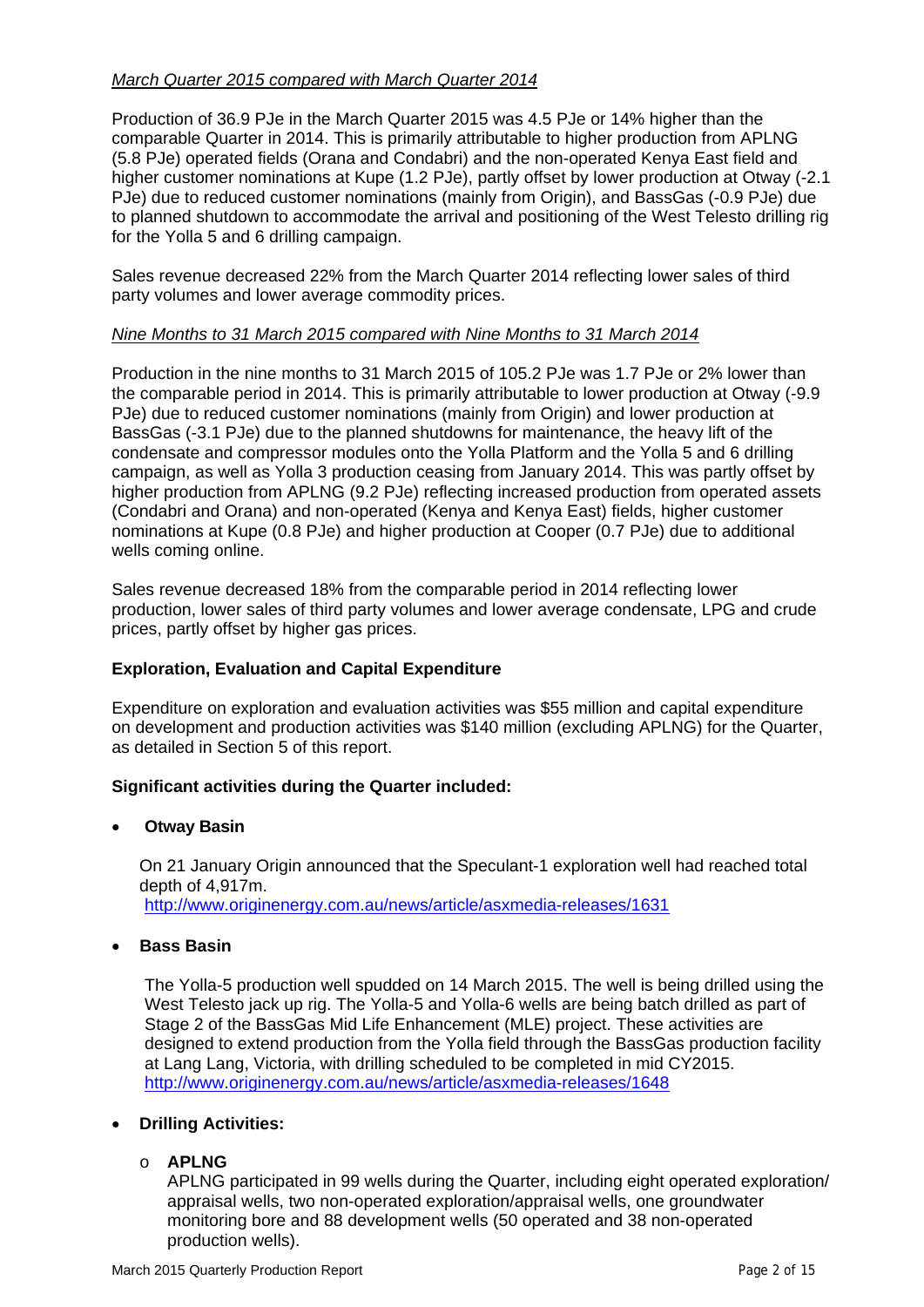#### o **Cooper Basin**

Origin participated in the drilling of 20 wells during the Quarter, consisting of three appraisal wells and 17 development wells.

#### o **Perth Basin**

Origin participated in the drilling of one exploration well commitment in the Quarter. The Irwin 1 exploration well, within the EP 320 exploration permit, located in the onshore Perth Basin, Western Australia was spudded on 25 March 2015. Drilling is scheduled to be completed in the June Quarter 2015.

#### **Post Report Date events:**

#### • **Otway Basin**

The Halladale-2 development well was completed on 23 April and the Speculant-2 appraisal well spudded on 28 April.

#### • **Perth Basin**

On 16 April, AWE Limited, as Operator, (under agency agreement with Origin) announced that the Irwin-1 exploration well intersected the primary target formation, the Dongara/Wagina sandstones with elevated gas shows observed.

# **1. PRODUCTION, SALES AND REVENUE**

Note: Current Quarter production figures for some non-operated areas may include preliminary production data for the last month of the Quarter. Where actual production volumes only became available after the report date for that Quarter, previous Quarter figures have been amended to reflect this.

|                                |       |             |          |               | March   |            |            |
|--------------------------------|-------|-------------|----------|---------------|---------|------------|------------|
| <b>Natural Gas and Ethane</b>  | Unit  | <b>This</b> | Previous | $\frac{9}{6}$ | Quarter | <b>YTD</b> | <b>YTD</b> |
|                                |       | Quarter     | Quarter  | Change        | 2014    | 2014/15    | 2013/14    |
| <b>Natural Gas</b>             | PJ    |             |          |               |         |            |            |
| APLNG (CSG and Denison Trough) |       | 17.0        | 14.1     | 20            | 11.2    | 43.5       | 34.2       |
| SA Cooper & SWQ                |       | 2.9         | 3.2      | (8)           | 2.8     | 9.3        | 8.7        |
| Otway Basin (offshore)         |       | 6.8         | 6.9      | (1)           | 8.7     | 21.9       | 31.1       |
| Bass Basin                     |       | 1.0         | 0.9      | 12            | 1.7     | 3.5        | 5.8        |
| Perth Basin                    |       | 1.1         | 1.1      | 4             | 0.6     | 3.3        | 2.4        |
| Taranaki Basin (onshore)       |       | 0.2         | 0.2      | (15)          | 0.1     | 0.4        | 0.2        |
| Taranaki Basin (Kupe)          |       | 3.3         | 2.5      | 32            | 2.5     | 8.9        | 8.2        |
| Ethane                         | PJ    |             |          |               |         |            |            |
| SA Cooper & SWQ                |       | 0.4         | 0.4      | (18)          | 0.3     | 1.2        | 1.1        |
| <b>Total Production</b>        |       | 32.7        | 29.3     | 12            | 27.9    | 92.1       | 91.7       |
| <b>Total Sales Volume</b>      |       | 32.1        | 29.0     | 11            | 27.7    | 92.4       | 92.6       |
| <b>Total Sales Revenue</b>     | \$M   | 133.1       | 129.5    | 3             | 120.6   | 399.4      | 387.9      |
| <b>Average Gas Price</b>       | \$/GJ | 4.14        | 4.46     | (7)           | 4.35    | 4.33       | 4.19       |

# **1.1 Production by Product and Area (including interest in APLNG)**

|                            |        |                          |                          |        | March   |                          |            |
|----------------------------|--------|--------------------------|--------------------------|--------|---------|--------------------------|------------|
| Crude Oil                  | Unit   | <b>This</b>              | Previous                 | %      | Quarter | <b>YTD</b>               | <b>YTD</b> |
|                            |        | Quarter                  | Quarter                  | Change | 2014    | 2014/15                  | 2013/14    |
| Crude Oil                  | kbbls  |                          |                          |        |         |                          |            |
| SA Cooper & SWQ            |        | 62.4                     | 78.2                     | (20)   | 67.6    | 222.9                    | 219.0      |
| Surat Basin                |        | $\overline{\phantom{0}}$ | $\overline{\phantom{a}}$ |        | 3.5     | $\overline{\phantom{0}}$ | 11.4       |
| Taranaki Basin (onshore)   |        | 13.0                     | 14.4                     | (9)    | 27.2    | 27.4                     | 79.4       |
| <b>Total Production</b>    |        | 75.4                     | 92.5                     | (18)   | 98.3    | 250.3                    | 309.8      |
| Total Sales Volume         |        | 375.0                    | 474.9                    | (21)   | 450.8   | 1.292.9                  | 1,516.0    |
| Total Sales Revenue        | \$Μ    | 26.9                     | 44.7                     | (40)   | 57.6    | 123.2                    | 195.9      |
| <b>Average Crude Price</b> | \$/bbl | 72                       | 94                       | (24)   | 128     | 95                       | 129        |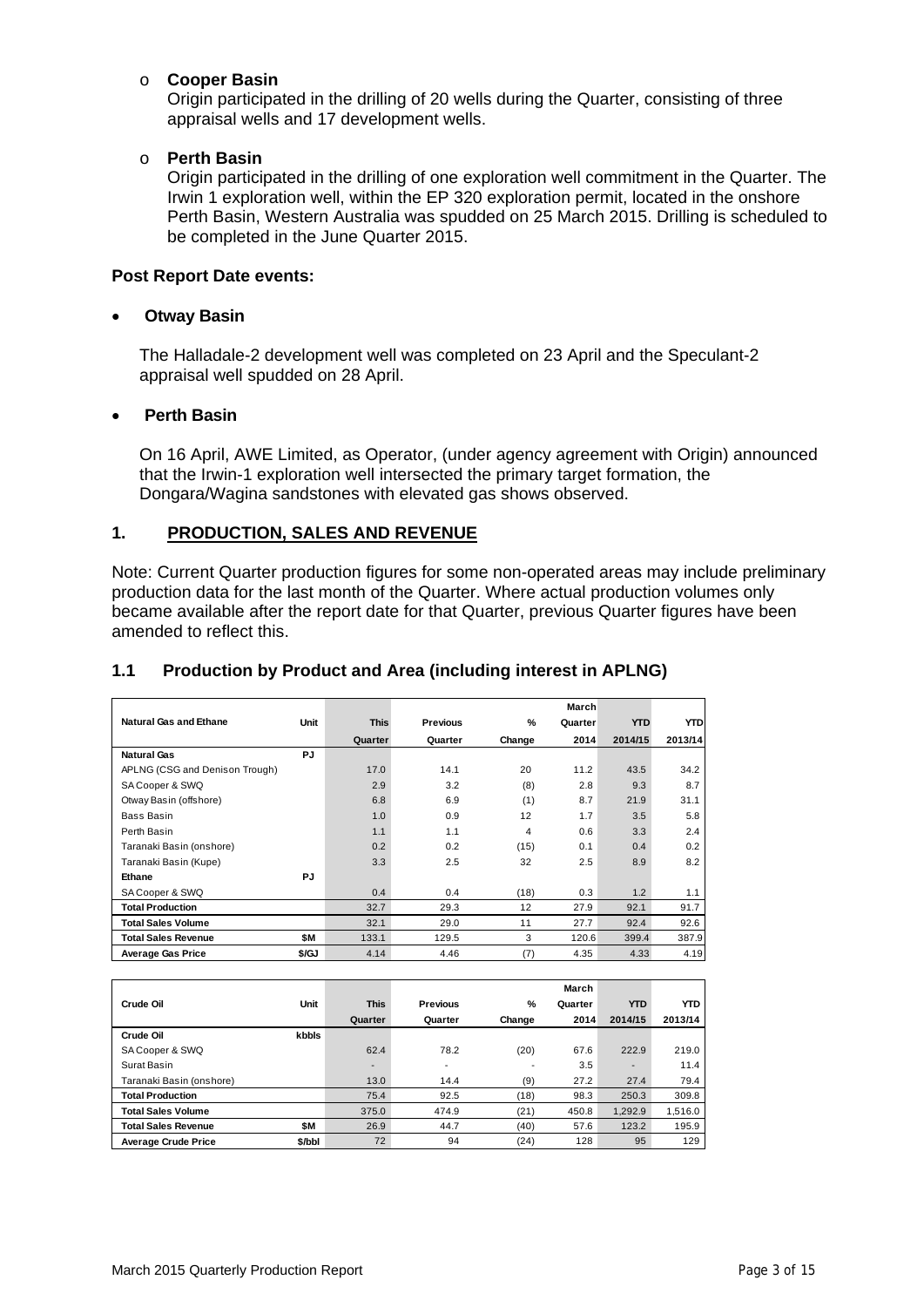|                                 |        |             |          |        | March   |            |         |
|---------------------------------|--------|-------------|----------|--------|---------|------------|---------|
| Condensate/Naphtha              | Unit   | <b>This</b> | Previous | %      | Quarter | <b>YTD</b> | YTD     |
|                                 |        | Quarter     | Quarter  | Change | 2014    | 2014/15    | 2013/14 |
| Condensate/Naphtha              | kbbls  |             |          |        |         |            |         |
| APLNG (Denison Trough)          |        | 0.1         | 0.3      | (57)   | 0.4     | 0.6        | 0.9     |
| SA Cooper & SWQ                 |        | 48.2        | 56.8     | (15)   | 53.1    | 159.4      | 165.3   |
| Otway Basin (offshore)          |        | 85.1        | 94.9     | (10)   | 102.1   | 294.7      | 356.5   |
| Bass Basin                      |        | 35.9        | 31.8     | 13     | 64.0    | 125.3      | 223.8   |
| Perth Basin                     |        | 0.8         | 0.9      | (8)    | 0.1     | 2.6        | 1.9     |
| Taranaki Basin (Kupe)           |        | 218.2       | 169.8    | 28     | 185.7   | 600.2      | 622.8   |
| <b>Total Production</b>         |        | 388.2       | 354.5    | 10     | 405.4   | 1.182.9    | 1.371.1 |
| Total Sales Volume              |        | 373.3       | 473.2    | (21)   | 382.0   | 1.180.0    | 1.336.4 |
| Total Sales Revenue             | \$M    | 23.0        | 37.2     | (38)   | 43.8    | 93.4       | 150.4   |
| <b>Average Condensate Price</b> | \$/bbl | 62          | 79       | (22)   | 115     | 79         | 113     |

|                          |      |             |          |               | March   |            |            |
|--------------------------|------|-------------|----------|---------------|---------|------------|------------|
| <b>LPG</b>               | Unit | <b>This</b> | Previous | $\frac{9}{6}$ | Quarter | <b>YTD</b> | <b>YTD</b> |
|                          |      | Quarter     | Quarter  | Change        | 2014    | 2014/15    | 2013/14    |
| <b>LPG</b>               | Kt   |             |          |               |         |            |            |
| SA Cooper & SWQ          |      | 5.3         | 7.4      | (29)          | 6.2     | 19.6       | 20.2       |
| Otway Basin (offshore)   |      | 11.1        | 12.5     | (12)          | 13.3    | 38.0       | 46.4       |
| Bass Basin               |      | 3.1         | 2.4      | 26            | 4.9     | 10.7       | 18.2       |
| Taranaki Basin (onshore) |      | 0.3         | 0.2      | 20            | 0.2     | 0.5        | 0.6        |
| Taranaki Basin (Kupe)    |      | 13.2        | 10.6     | 24            | 10.0    | 37.7       | 34.5       |
| <b>Total Production</b>  |      | 32.9        | 33.3     | (1)           | 34.7    | 106.5      | 119.9      |
| Total Sales Volume       |      | 33.0        | 36.5     | (9)           | 33.2    | 107.9      | 119.6      |
| Total Sales Revenue      | \$M  | 15.4        | 24.2     | (37)          | 31.5    | 69.1       | 106.4      |
| <b>Average LPG Price</b> | \$/t | 465         | 664      | (30)          | 948     | 640        | 889        |

# **1.2 Production by Basin (including interest in APLNG)**

| <b>Production by Basin</b>     |        |             |          |               | March   |                          |            |
|--------------------------------|--------|-------------|----------|---------------|---------|--------------------------|------------|
| (All products, PJe)            | Unit   | <b>This</b> | Previous | $\frac{9}{6}$ | Quarter | <b>YTD</b>               | <b>YTD</b> |
|                                |        | Quarter     | Quarter  | Change        | 2014    | 2014/15                  | 2013/14    |
| <b>Production by Basin</b>     | PJe    |             |          |               |         |                          |            |
| APLNG (CSG and Denison Trough) |        | 17.0        | 14.1     | 20            | 11.2    | 43.5                     | 34.2       |
| SA Cooper & SWQ                |        | 4.1         | 4.7      | (12)          | 4.1     | 13.6                     | 12.9       |
| Otway Basin (offshore)         |        | 7.8         | 8.0      | (2)           | 9.9     | 25.4                     | 35.3       |
| Bass Basin                     |        | 1.4         | 1.2      | 13            | 2.3     | 4.7                      | 7.9        |
| Surat Basin                    |        | 0.0         | 0.0      |               | 0.0     | $\overline{\phantom{0}}$ | 0.1        |
| Perth Basin                    |        | 1.1         | 1.1      | 4             | 0.6     | 3.4                      | 2.4        |
| Taranaki Basin (onshore)       |        | 0.3         | 0.3      | (12)          | 0.3     | 0.6                      | 0.7        |
| Taranaki Basin (Kupe)          |        | 5.2         | 4.0      | 30            | 4.0     | 14.0                     | 13.3       |
| <b>Total Production Volume</b> | PJe    | 36.9        | 33.4     | 10            | 32.4    | 105.2                    | 106.9      |
| Total Sales Volume             | PJe    | 38.0        | 36.1     | 5             | 34.1    | 111.6                    | 114.5      |
| Total Sales Revenue            | \$Μ    | 198.4       | 235.6    | (16)          | 253.4   | 685.1                    | 840.6      |
| <b>Average Commodity Price</b> | \$/GJe | 5.22        | 6.52     | (20)          | 7.44    | 6.14                     | 7.34       |

# **1.3 Production, Sales Volumes and Revenue Summaries**

# **1.3.1 Origin excluding interest in APLNG**

|                                |        |             |          |        | March   |            |            |
|--------------------------------|--------|-------------|----------|--------|---------|------------|------------|
| Total All Products             | Unit   | <b>This</b> | Previous | %      | Quarter | <b>YTD</b> | <b>YTD</b> |
|                                |        | Quarter     | Quarter  | Change | 2014    | 2014/15    | 2013/14    |
| <b>Total Production Volume</b> | PJe    | 19.9        | 19.3     | 3      | 21.2    | 61.7       | 72.6       |
| <b>Total Sales Volume</b>      | PJe    | 21.0        | 22.0     | (4)    | 22.0    | 67.1       | 77.3       |
| Total Sales Revenue            | \$Μ    | 146.7       | 186.6    | (21)   | 210.9   | 538.2      | 709.3      |
| <b>Average Commodity Price</b> | \$/GJe | 6.99        | 8.50     | (18)   | 9.58    | 8.02       | 9.17       |

# **1.3.2 Origin's interest in APLNG**

|                                           |      |             |          |        | March   |            |            |
|-------------------------------------------|------|-------------|----------|--------|---------|------------|------------|
| <b>Total All Products</b>                 | Unit | <b>This</b> | Previous | %      | Quarter | <b>YTD</b> | <b>YTD</b> |
|                                           |      | Quarter     | Quarter  | Change | 2014    | 2014/15    | 2013/14    |
| <b>Production APLNG 100%</b>              | PJe  | 45.3        | 37.6     | 20     | 29.9    | 116.0      | 91.3       |
| Origin's 37.5% interest:                  |      |             |          |        |         |            |            |
| Production (all products)                 | PJe  | 17.0        | 14.1     | 20     | 11.2    | 43.5       | 34.2       |
| Sales (all products)                      | PJe  | 17.0        | 14.2     | 20     | 12.0    | 44.5       | 37.2       |
| Total Sales Revenue (1)<br>$\overline{1}$ | \$M  | 51.7        | 49.0     | 5      | 42.5    | 146.8      | 131.2      |

<sup>(1)</sup> FY15 Includes capitalised revenue related to APLNG ramp gas volumes.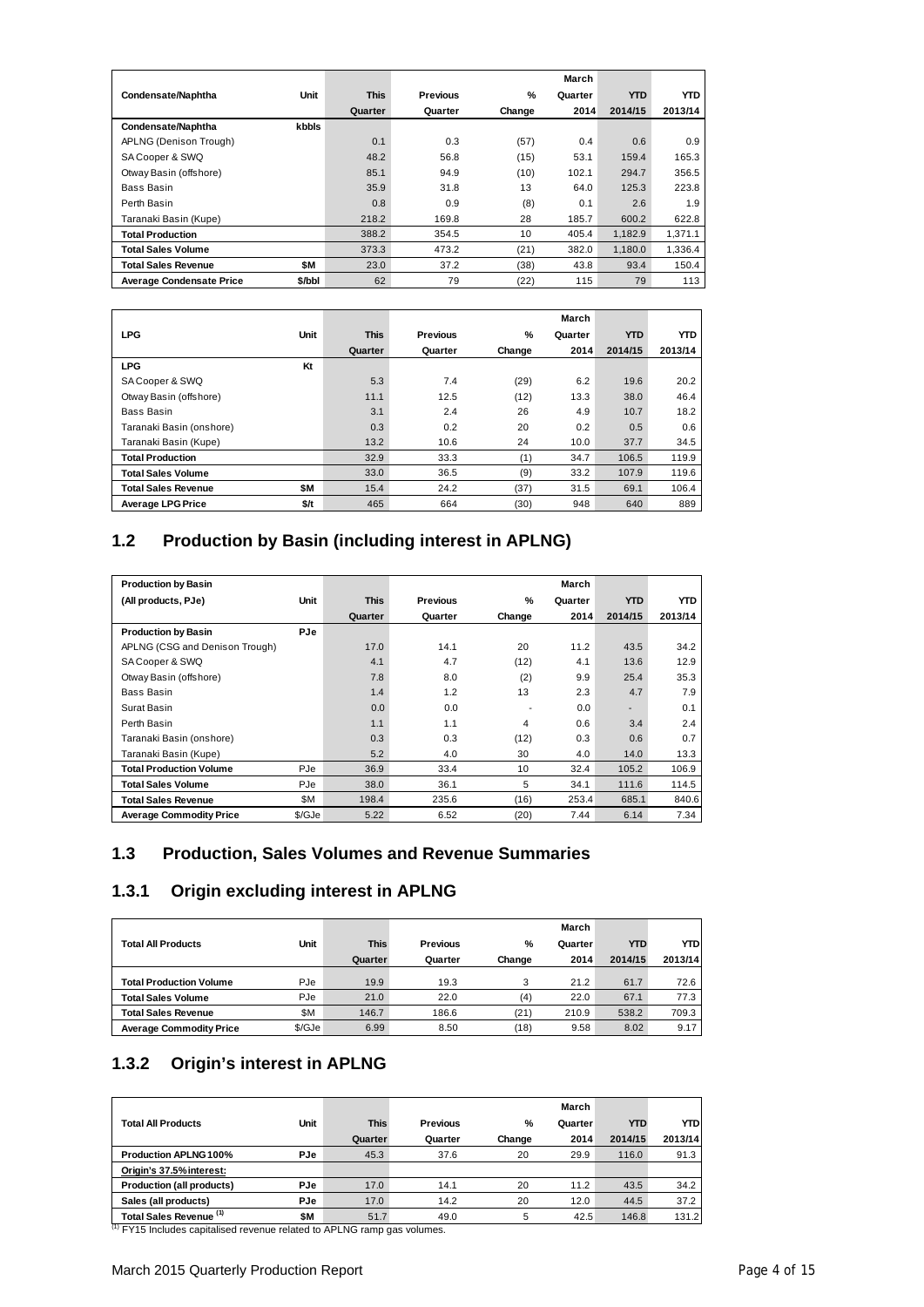# **1.4 Internal and External Purchase and Sales Summary**

# **1.4.1 Internal and External Sales (Origin excluding interest in APLNG)**

|                                   |            |             |          |        | March   |            |            |
|-----------------------------------|------------|-------------|----------|--------|---------|------------|------------|
| Internal & External Sales Volumes | Unit       | <b>This</b> | Previous | %      | Quarter | <b>YTD</b> | <b>YTD</b> |
|                                   |            | Quarter     | Quarter  | Change | 2014    | 2014/15    | 2013/14    |
| <b>Total Sales Volume</b>         | <b>PJe</b> |             |          |        |         |            |            |
| Internal                          |            | 6.1         | 4.5      | 37     | 8.9     | 17.0       | 33.4       |
| External                          |            | 14.9        | 17.5     | (15)   | 13.1    | 50.1       | 43.9       |
| Total                             |            | 21.0        | 22.0     | (4)    | 22.0    | 67.1       | 77.3       |

# **1.4.2 External Purchases**

| <b>Product Purchases included in</b><br>above sales | Unit       | <b>This</b><br>Quarter | Previous<br>Quarter | %<br>Change | March<br>Quarter<br>2014 | <b>YTD</b><br>2014/15 | YTD<br>2013/14 |
|-----------------------------------------------------|------------|------------------------|---------------------|-------------|--------------------------|-----------------------|----------------|
| Origin (excluding interest in APLNG)                | PJe        | 2.1                    | 2.1                 |             | 2.4                      | 6.8                   | 7.4            |
| Origin's 37.5% interest in APLNG                    | <b>PJe</b> | 0.9                    | 1.3                 | (33)        | 1.1                      | 3.1                   | 3.1            |
| Total                                               | PJe        | 3.0                    | 3.4                 | (12)        | 3.5                      | 9.9                   | 10.5           |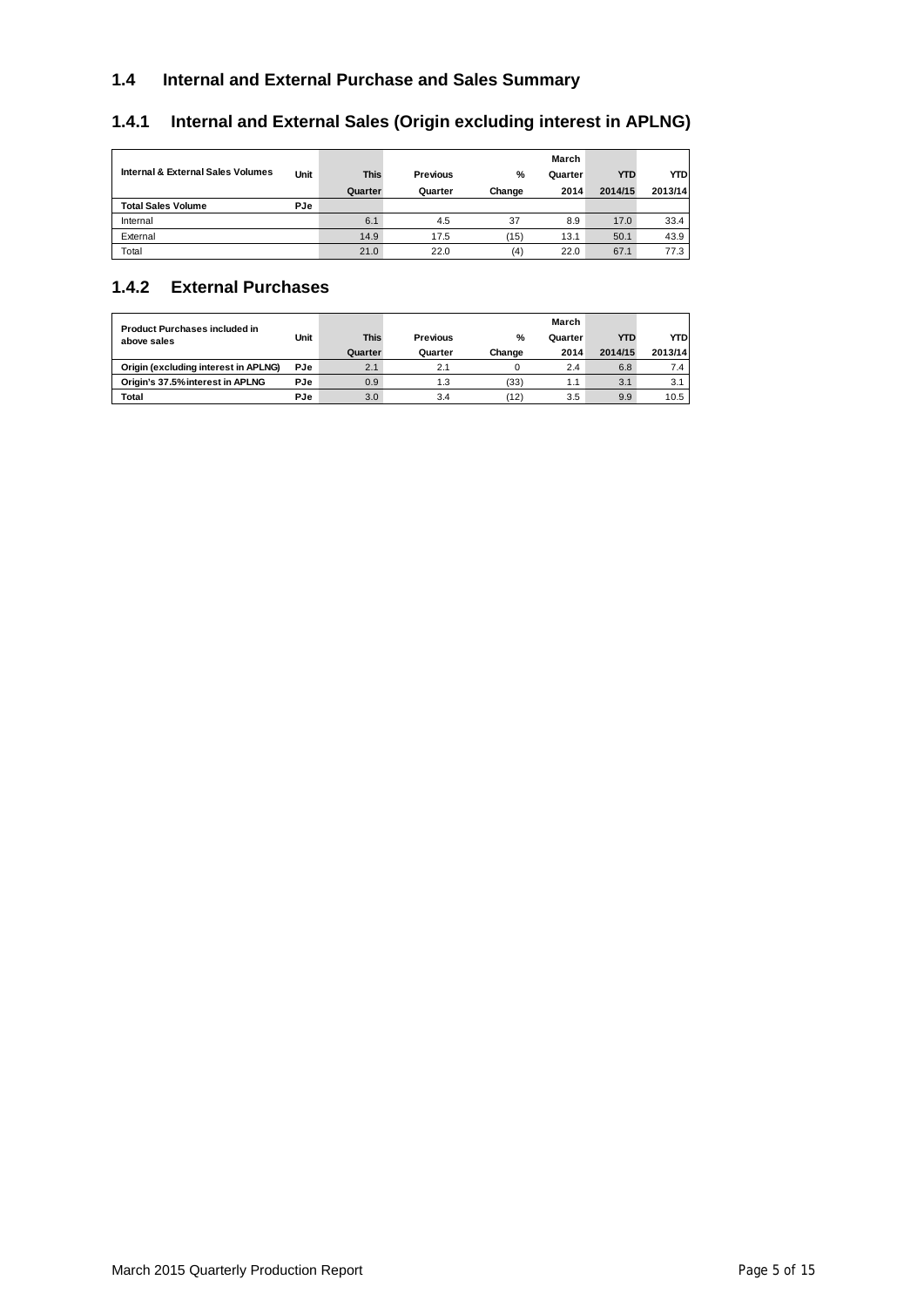# **2. DEVELOPMENT AND EXPLORATION OPERATIONS**

#### **2.1 Origin's interests held through Australia Pacific LNG (APLNG)**

#### **2.1.1 Upstream Operations**

APLNG production (100%) was 45.3 PJe during the Quarter, an increase of 20% compared to the December 2014 Quarter (37.6 PJe) to meet higher customer demand. Average production from operated assets increased to 323 TJ/d in the March 2015 Quarter from 250 TJ/d in the December 2014 Quarter (APLNG share) and increased to 180 TJ/d from 159 TJ/d from nonoperated assets (APLNG share).

APLNG participated in 99 wells during the Quarter, including eight operated exploration/ appraisal wells, two non-operated exploration/appraisal wells, one groundwater monitoring bore and 88 development wells (50 operated and 38 non-operated production wells).

#### **APLNG Operated Production Wells**

Drilling continued during the Quarter, with 50 operated production wells drilled during the Quarter with seven drilled in Condabri, three in Durham Ranch/Spring Gully, 17 in Combabula and 23 in Orana. A total of 1,069 development wells have been drilled to 31 March 2015.

|       |              |                                              | Prior<br>Development <sup>1</sup> | LNG Development <sup>2</sup> |                          |  |  |
|-------|--------------|----------------------------------------------|-----------------------------------|------------------------------|--------------------------|--|--|
|       |              |                                              | Wells                             | Development                  | Wells                    |  |  |
|       |              |                                              | commissioned                      | wells drilled                | commissioned             |  |  |
|       |              | This Ouarter                                 |                                   | 3                            | 17                       |  |  |
| Bowen | Spring Gully | YTD 2014/15                                  |                                   | 24                           | 39                       |  |  |
|       |              | <b>Total to Date</b>                         | 185                               | 121                          | 88                       |  |  |
|       |              | Max. Avg Well<br>Deliverability <sup>3</sup> |                                   | $0.9$ TJ/d                   |                          |  |  |
|       |              | This Quarter                                 |                                   |                              | $\overline{\phantom{a}}$ |  |  |
|       | Talinga      | YTD 2014/15                                  |                                   | 25                           |                          |  |  |
|       |              | <b>Total to Date</b>                         | 101                               | 28                           |                          |  |  |
|       |              | Max. Avg Well<br>Deliverability <sup>3</sup> | $2.0$ TJ/d                        |                              |                          |  |  |
|       |              | This Quarter                                 | $\overline{\phantom{a}}$          | 23                           | 32                       |  |  |
|       |              | YTD 2014/15                                  |                                   | 47                           | 109                      |  |  |
|       | Orana        | <b>Total to Date</b>                         |                                   | 142                          | 109                      |  |  |
| Surat |              | Max. Avg Well<br>Deliverability <sup>3</sup> |                                   | $1.4$ TJ/D                   |                          |  |  |
|       |              | This Ouarter                                 |                                   | 7                            | 6                        |  |  |
|       | Condabri     | YTD 2014/15                                  |                                   | 54                           | 172                      |  |  |
|       |              | <b>Total to Date</b>                         |                                   | 435                          | 361                      |  |  |
|       |              | Max. Avg Well<br>Deliverability <sup>3</sup> |                                   | $0.8$ TJ/d                   |                          |  |  |
|       |              | This Quarter                                 |                                   | 17                           | 65                       |  |  |
|       | Combabula/   | YTD 2014/15                                  |                                   | 100                          | 206                      |  |  |
|       | Reedy        | <b>Total to Date</b>                         |                                   | 343                          | 228                      |  |  |
| Creek |              | Max. Avg Well<br>Deliverability $3$          |                                   | $0.2$ TJ/d                   |                          |  |  |
|       |              | <b>This Quarter</b>                          |                                   | 50                           | 120                      |  |  |
|       | Total        | YTD 2014/15                                  |                                   | 250                          | 526                      |  |  |
|       |              | <b>Total to Date</b>                         | 2864                              | 1,069                        | 786                      |  |  |

<sup>-</sup>1 APLNG operated wells designated to deliver gas to its domestic operations

<sup>2</sup> APLNG operated wells designated to deliver gas to both trains of the CSG to LNG project

<sup>3</sup> Maximum average observable rate sustained over a week, throughout the year, from wells that have been online for more than six months 4 Excludes 25 conventional wells in the Denison Trough and 23 CSG wells in the Peat Project Area not targeted for any Phase 1 development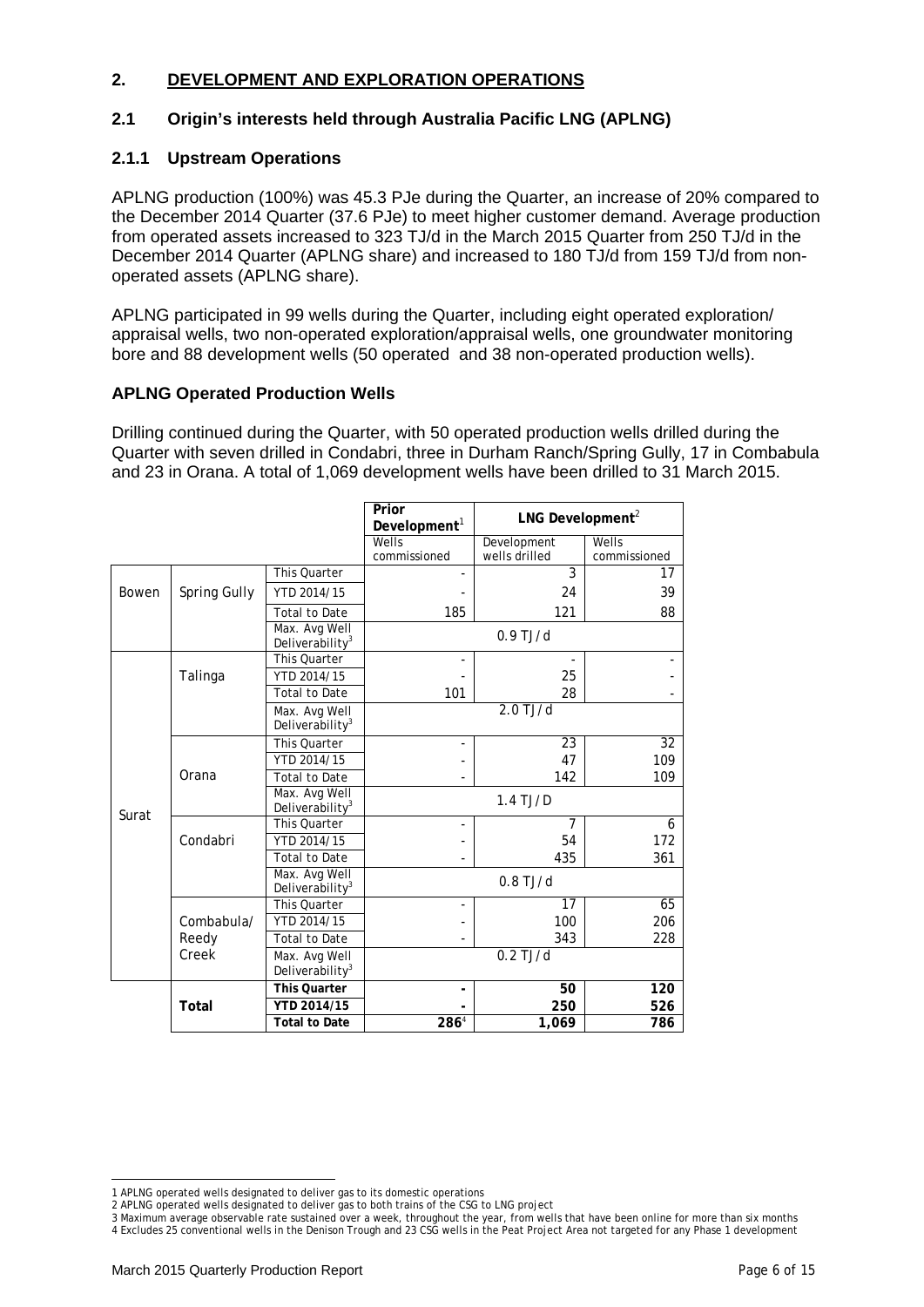# **Bowen Basin (CSG)**

#### *Spring Gully Project Area (Operated)*

The Spring Gully field achieved gross average production of 118 TJ/d (APLNG share 114 TJ/d) during the Quarter. During the Quarter two exploration/appraisal wells were drilled.

#### *Fairview Project Area (Non-operated)*

Average Fairview gas production during the Quarter was 82 TJ/d (APLNG share 20 TJ/d). One exploration/appraisal well and one development well were drilled in the non-operated Fairview project area.

#### *Peat Project Area (Operated)*

Average gas production for the Quarter was 5.6 TJ/d (100% owned by APLNG).

#### *Other Operated Areas*

One exploration/appraisal well was drilled in the Reids during the Quarter.

# **Surat Basin (CSG)**

#### *Talinga/Orana Project Area (Operated)*

Average production for the Quarter was 112 TJ/d (100% owned by APLNG). Orana was online for the entire Quarter and averaged 61 TJ/d with deliverability continuing to exceed expectations, while the existing Talinga field averaged 51 TJ/d. Both fields were operated in turndown mode during the Quarter.

# *Argyle/Kenya/Lauren/Bellevue Project Area (Non-operated)*

ATP648 JV (Kenya East) averaged 277 TJ/d (APLNG share 87 TJ/d) for the Quarter. ATP 620 JV (Kenya) production averaged 158 TJ/d during the Quarter (APLNG share 64 TJ/d) and PL 247 (Bellevue) production averaged 34 TJ/d during the Quarter (APLNG share 10 TJ/d). Across total participating QGC tenements, 37 development wells and one appraisal well were drilled during the Quarter.

# *Condabri Project Area (Operated)*

Condabri production averaged 79 TJ/d (100% owned by APLNG) for the Quarter. During the Quarter the field was operated in turndown mode. One exploration/appraisal well was drilled during the Quarter.

# *Combabula/Reedy Creek Project Area (Operated)*

Reedy Creek was online for the entire Quarter and averaged 10 TJ/d (APLNG share 9.3 TJ/d) in turndown mode. As anticipated Reedy Creek/ Combabula wells are taking longer to dewater than typical wells in Condabri and Talinga/Orana with deliverability to date in-line with expectations for this field. Three exploration/appraisal wells were drilled during the Quarter.

#### *Other Areas (Operated)*

One Exploration/appraisal well was drilled in the Ramyard area in this Quarter. One monitoring bore was drilled in the Carinya area.

# **Denison Trough (including Conventional)**

Average gas production for the Quarter was 4.4 TJ/d (APLNG share 2.2 TJ/d).

# **2.1.2 Upstream Project Update**

The Upstream project was 93% complete at 31 March 2015.

As at 31 March 2015, 1,069 development wells had been drilled and 786 wells commissioned.

March 2015 Quarterly Production Report **Page 7 of 15** and 2015 Outstanding Page 7 of 15 Seven gas processing trains had been commissioned as of 31 March 2015, including two at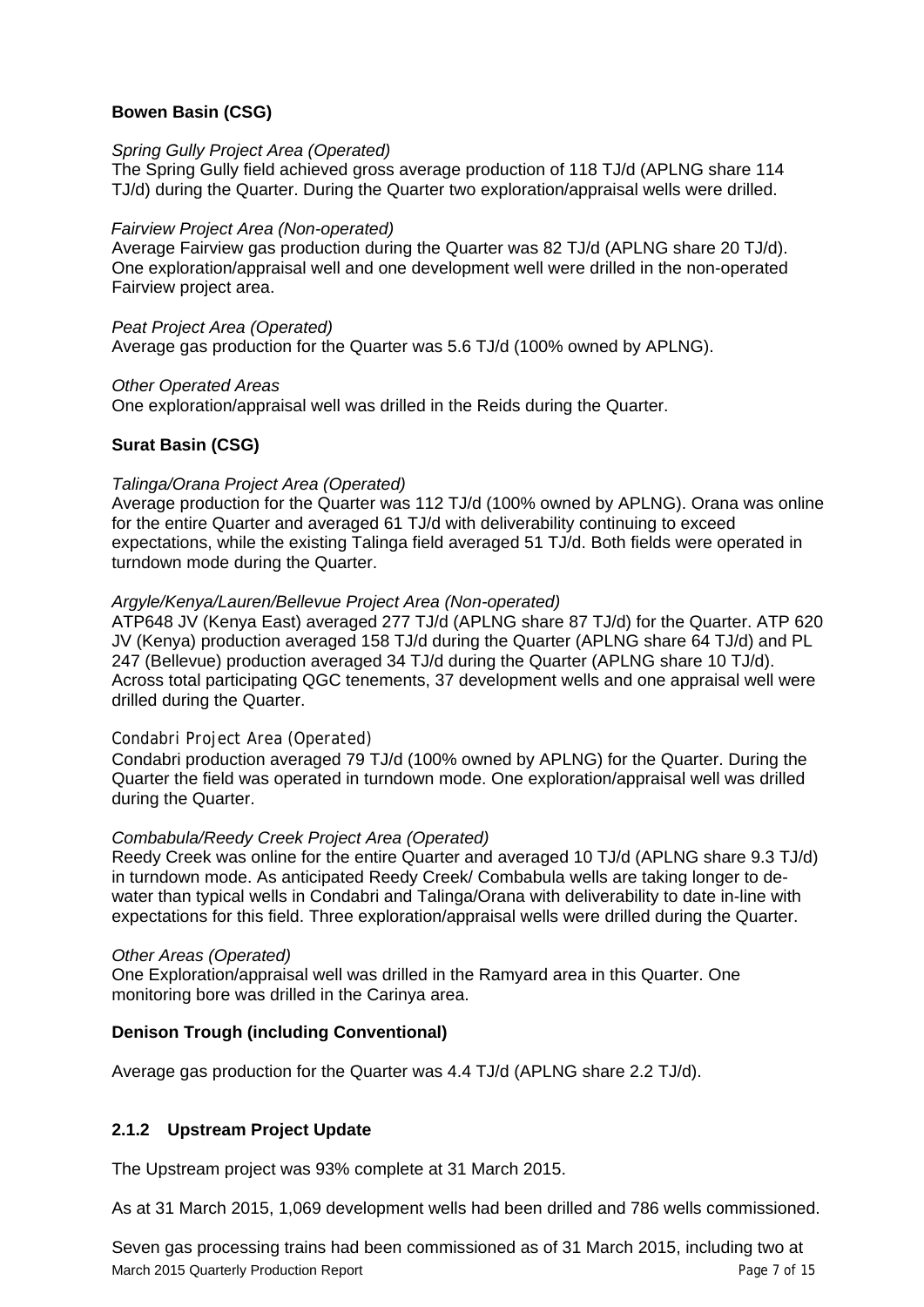Condabri Central Gas Processing Facility, two at Orana Gas Processing Facility, two at Reedy Creek Gas Processing Facility and one at Condabri South Gas Processing Facility. These seven trains are available for continuous operation, with four trains producing gas for the domestic market.

A further four trains are mechanically complete, one at Condabri South, two at Condabri North and one at Eurombah Creek. The remaining four trains, one at Eurombah Creek and three at Combabula, are progressing to schedule.

At the Spring Gully Pipeline Compression Facility modules and compressors were placed and piping commenced. The main pipeline system delivered gas to Curtis Island as required.

The Reedy Creek and Eurombah Creek temporary power stations operated normally and the first grid power in the Western area was connected at Combabula.



*Reedy Creek Water Treatment Facility* 

#### **2.1.3 Downstream Project Update**

The Downstream project was 89% complete at 31 March 2015.

The delivery of first gas to Curtis Island was announced on 11 February 2015 and the start up of the first of seven gas turbine power generators was announced on 22 April 2015, both significant milestones for the project.

The construction of both LNG Tanks has been completed and the sub-contractor has largely demobilized from site, with a small team remaining to manage the preservation and maintenance of the Tanks until the facility is ready to produce LNG.

The permanent Control and Administration building is now occupied with joint Bechtel and ConocoPhillips commissioning and start-up teams. All other permanent buildings are progressively being fitted out for the operational phase of the project.

Commissioning and start-up activities continued through the Quarter under a combined Bechtel/ConocoPhillips team. Preparations are well underway to bring the first flare box into service, start loading refrigerant into the storage facilities onsite and test firing the refrigerant compressors on Train 1.

Workplace Health and Safety Queensland granted ConocoPhillips Australia Pty Ltd a Major Hazard Facility License to Operate the APLNG facility on 19 March 2015 without any conditions, which is a significant milestone and achievement.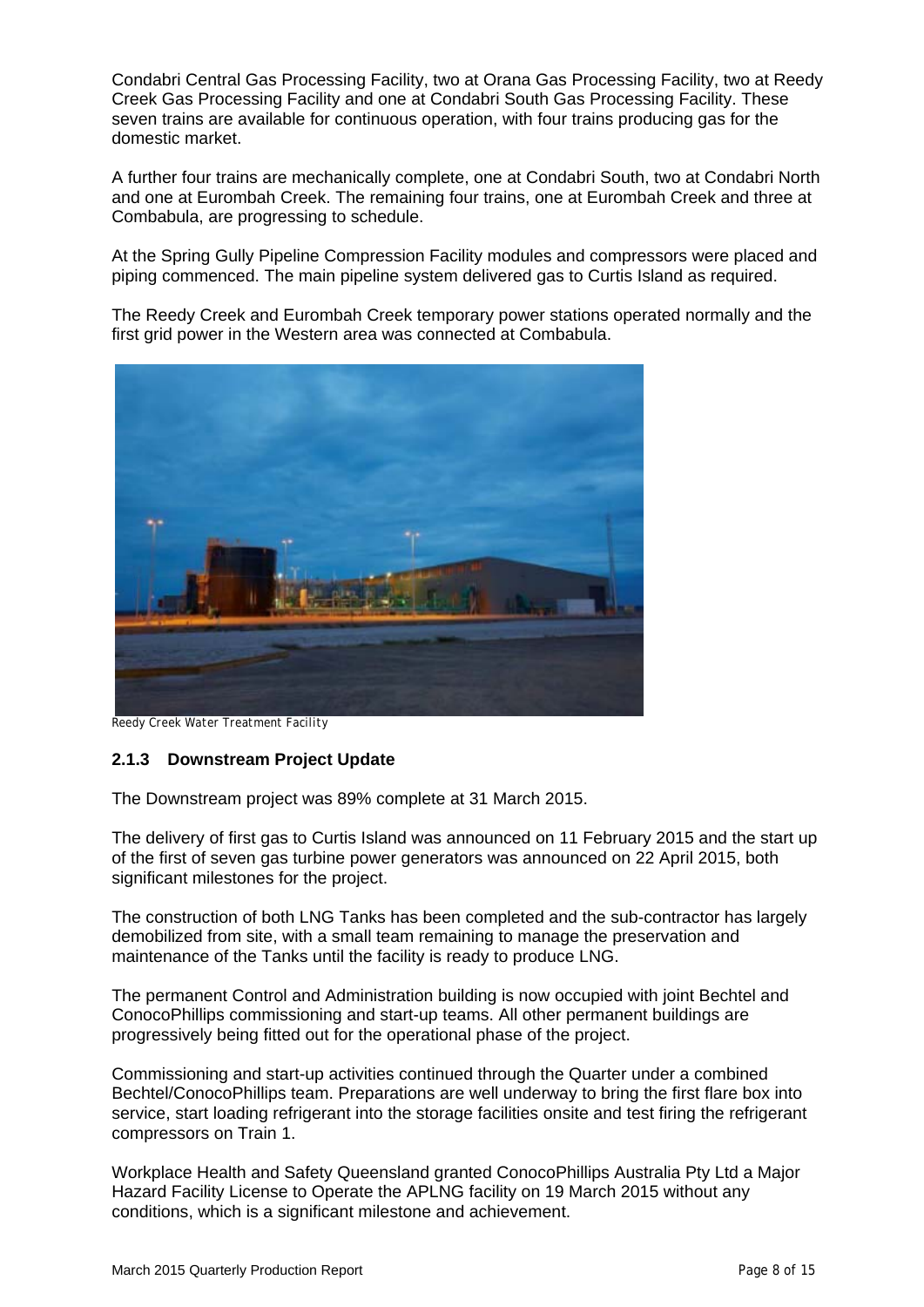

*Curtis Island overview* 

# **2.2 Cooper / Eromanga Basin (South Australia / Queensland)**

#### *Origin/Santos/Beach Joint Venture*

Cooper Basin production of 4.1 PJe has decreased by 12% from the previous Quarter due to the planned shutdown for Moomba Plant maintenance and wet weather.

A total of 20 wells were drilled in the Quarter, consisting of 3 appraisal wells and 17 development wells. All of the wells were cased and suspended for future production.

#### *Origin/Senex/Planet Gas Joint Venture*

The 3D seismic acquisition program commenced during the Quarter and is progressing on schedule.

#### **2.3 Otway Basin (Victoria / Tasmania)**

Otway Basin production of 7.8 PJe (Origin share) has decreased by 2% from the previous Quarter due to lower customer nominations (mainly from Origin). During the Quarter the Speculant-1 exploration well reached total depth of 4,917m

#### **2.4 Bass Basin (Tasmania)**

Bass Basin production of 1.4 PJe has increased by 13% from the previous Quarter. This is primarly due to the recommencement of production following planned maintenance and the successful lift of the export compression and condensate pumping modules into place on the Yolla offshore platform in the previous Quarter.

During the Quarter, the BassGas production facility was shut-in to accomodate the arrival and positioning of the West Telesto drilling rig for the Yolla 5 and 6 drilling campaign. The Yolla-5 production well spudded on 14 March 2015, with the wells being batch drilled as part of Stage 2 of the BassGas Mid Life Enhancement project. These activities are designed to extend production from the Yolla field through the BassGas production facility at Lang Lang, Victoria, with drilling scheduled to be completed in mid CY2015.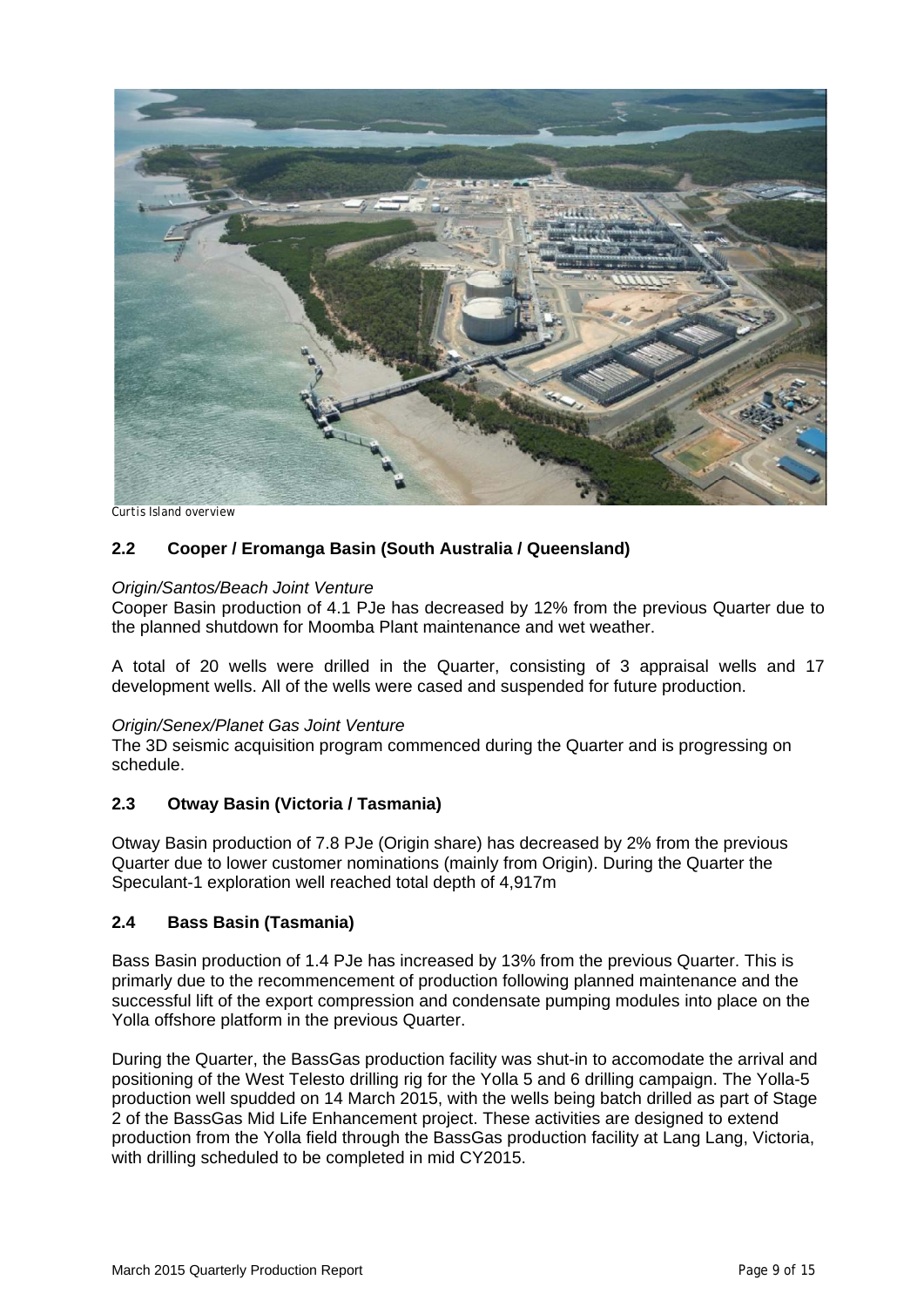# **2.5 Surat Basin (Queensland)**

Operations at the Kincora gas processing plant remained suspended during the Quarter pending completion of an asset review.

The results of the Duke pilot testing have been incorporated into the final development plan for Ironbark.

#### **2.6 Perth Basin (Western Australia)**

Perth Basin production of 1.1 PJe is in line with the previous Quarter.

Production testing on the Senecio 3 appraisal well was completed during the Quarter confirming the potential commerciality of the resource. The Operator, AWE Limited, will be undertaking an assessment of early development options for the field.

A proposed two well appraisal program of the Waitsia discovery is scheduled to commence during the June Quarter 2015 following the completion of the Irwin 1 exploration well commitment in EP 320, which spudded on 25 March 2015.

#### **2.7 Bonaparte Basin (Western Australia/Northern Territory)**

No significant activities undertaken during the Quarter across the Bonaparte Basin permits.

#### **2.8 Browse Basin (Western Australia)**

#### *WA-315P & WA-398P*

The Joint Venture continues to carry out subsurface and development studies

#### **2.9 Beetaloo Basin (Northern Territory)**

The Beetaloo Basin Joint Venture continued planning for the drilling of three exploration wells during the dry season of CY2015.

#### **2.10 Taranaki Basin (New Zealand)**

*Kupe (offshore Taranaki)* 

Kupe production of 5.2 PJe (Origin share) has increased by 30% from the previous Quarter due to higher customer nominations.

*Rimu/Kauri/Manutahi (onshore Taranaki)*  The Rimu and Kauri facilities production of 0.3 PJe is in line with the previous Quarter.

#### **2.11 Canterbury Basin (New Zealand)**

The ACB15 3D seismic survey commenced during the Quarter. The operator, Anadarko, has contracted the Polarcus seismic vessel MV Nailia to acquire the survey with the completion of the survey scheduled for the June Quarter 2015.

#### **2.12 Song Hong Basin (Vietnam)**

The interpretation of 2D seismic data acquired in Block 121 continued during the Quarter.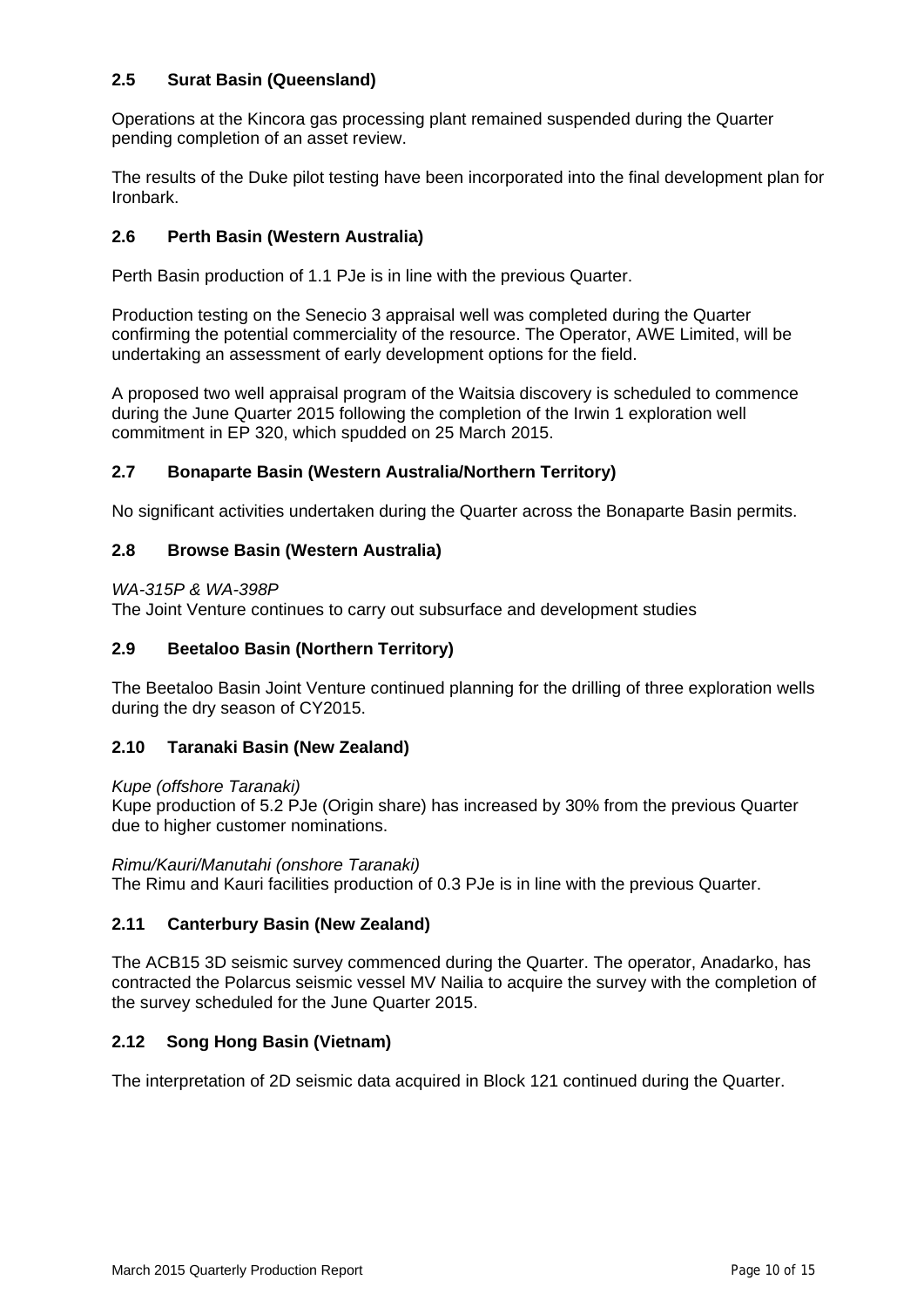# **4. DRILLING ACTIVITY**

#### **4.1 Exploration/Appraisal**

The table below summarises the exploration and appraisal drilling in which Origin had an interest during the Quarter:

| <b>Exploration/Appraisal</b><br>Wells | Basin / Area | <b>Target</b> | Origin<br><b>Effective</b><br>Interest % | <b>Well Status</b> |
|---------------------------------------|--------------|---------------|------------------------------------------|--------------------|
| Correa 2                              | Cooper SA    | Gas           | 13.19%                                   | C&S                |
| Coonatie 24                           | Cooper SA    | Gas           | 10.54%                                   | C&S                |
| Barrolka 17                           | Cooper SWQ   | Gas           | 16.74%                                   | C&S                |
| Irwin-1                               | Perth        | Gas           | 67.00%                                   | <b>Drilling</b>    |
| Durham South 5                        | <b>Bowen</b> | <b>CSG</b>    | 35.89%*                                  | Exploration        |
| Durham South 6                        | Bowen        | <b>CSG</b>    | 35.89%*                                  | Exploration        |
| Reids 4                               | <b>Bowen</b> | <b>CSG</b>    | 35.44%*                                  | Appraisal          |
| Yebna North 5 ST1                     | <b>Bowen</b> | <b>CSG</b>    | 8.97%                                    | Appraisal          |
| Celeste 116                           | Surat        | <b>CSG</b>    | 11.72%                                   | Appraisal          |
| Condabri 394                          | Surat        | <b>CSG</b>    | 37.5%*                                   | Exploration        |
| Horse Creek 20                        | Surat        | <b>CSG</b>    | 34.77%*                                  | Appraisal          |
| Lucky Gully 12V                       | Surat        | <b>CSG</b>    | 34.77%*                                  | Exploration        |
| Lucky Gully 13H                       | Surat        | <b>CSG</b>    | 34.77%*                                  | Exploration        |
| Pine Hills 378                        | Surat        | <b>CSG</b>    | 34.77%*                                  | Exploration        |

\* Denotes Origin Operatorship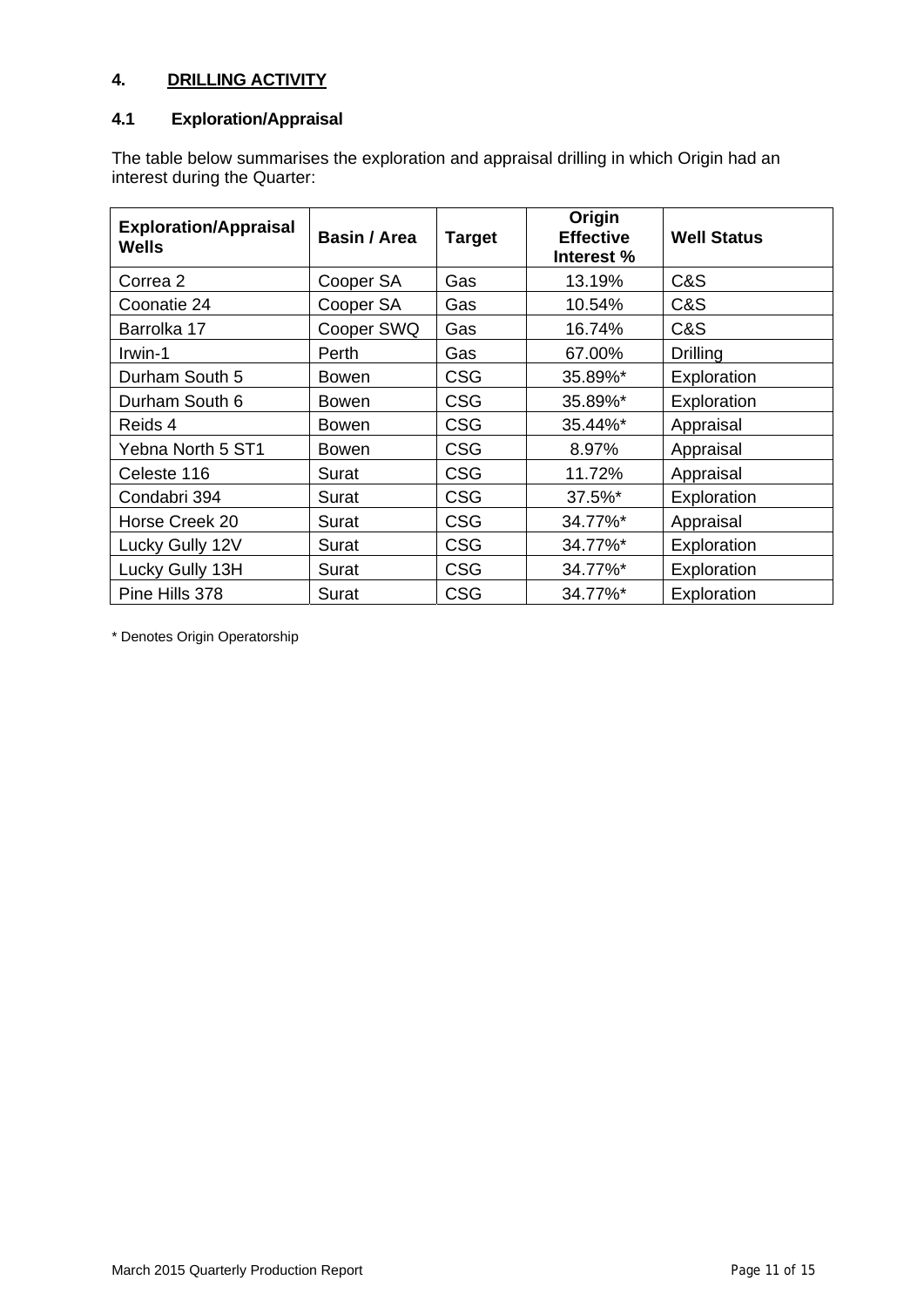# **4.2 Development**

The table below summarises the development drilling in which Origin had an interest during the Quarter. Origin participated in 89 CSG development wells (including groundwater monitoring wells) across the Bowen and Surat Basins and 19 conventional gas development wells in the Bass and Cooper Basins during the Quarter.

| Basin / Area<br><b>Development Wells</b> | Origin<br><b>Effective</b><br>Interest % | <b>Well Status</b> | Basin / Area<br><b>Development Wells</b> | Origin<br><b>Effective</b><br>Interest % | <b>Well Status</b> |  |
|------------------------------------------|------------------------------------------|--------------------|------------------------------------------|------------------------------------------|--------------------|--|
| <b>Bass</b>                              |                                          |                    | Combabula 56                             | 34.77%*                                  | Development        |  |
| <b>Target - Gas</b>                      |                                          |                    | Combabula 74                             | 34.77%*                                  |                    |  |
| Yolla 5                                  | 42.50%                                   | Drilling           | Combabula North 219                      | 34.77%*                                  | Development        |  |
| Yolla <sub>6</sub>                       | 42.50%                                   | Drilling           | Combabula North 221                      | 34.77%*                                  | Development        |  |
| <b>Cooper Basin - SA</b>                 |                                          |                    | Combabula North 241                      | 34.77%*                                  | Development        |  |
| <b>Target - Gas</b>                      |                                          |                    | Combabula North 242                      | 34.77%*                                  | Development        |  |
| Coonatie 21                              | 10.54%                                   | C&S                | Combabula North 243                      | 34.77%*                                  | Development        |  |
| Coonatie 22 (Deviated)                   | 10.54%                                   | C&S                | Combabula North 244                      | 34.77%*                                  | Development        |  |
| Kanowana 11                              | 13.19%                                   | C&S                | Combabula North 278                      | 34.77%*                                  | Development        |  |
| Marabooka 16                             | 13.19%                                   | C&S                | Combabula North 307                      | 34.77%*                                  | Development        |  |
| Mudera 18                                | 13.19%                                   | C&S                | Combabula North 308                      | 34.77%*                                  | Development        |  |
| Mudera 19                                | 13.19%                                   | C&S                | Combabula North 309                      | 34.77%*                                  | Development        |  |
| Mudera 20                                | 13.19%                                   | C&S                | Combabula North 310                      | 34.77%*                                  | Development        |  |
| Mudera 21                                | 13.19%                                   | C&S                | Combabula North 326                      | 34.77%*                                  | Development        |  |
| Mudera 22                                | 13.19%                                   | C&S                | Combabula North 329                      | 34.77%*                                  | Development        |  |
| Narie 4                                  | 13.19%                                   | C&S                | Combabula North 366                      | 34.77%*                                  | Development        |  |
| Narie 5                                  | 13.19%                                   | C&S                | Condabri North 237                       | 37.5%*                                   | Development        |  |
| Nephrite South 12                        | 13.19%                                   | C&S                | Condabri North 238                       | 37.5%*                                   | Development        |  |
| Nephrite South 13                        | 13.19%                                   | C&S                | Condabri North 239                       | 37.5%*                                   | Development        |  |
| Strzelecki 30                            | 13.19%                                   | C&S                | Condabri North 290                       | 37.5%*                                   | Development        |  |
| Strzelecki 31                            | 13.19%                                   | C&S                | Condabri North 310                       | 37.5%*                                   | Development        |  |
| <b>Cooper Basin - SWQ</b>                |                                          |                    | Condabri North 311                       | 37.5%*                                   | Development        |  |
| <b>Target - Gas</b>                      |                                          |                    | Condabri North 343                       | 37.5%*                                   | Development        |  |
| Barrolka 14                              | 16.74%                                   | C&S                | Harry 208                                | 11.72%                                   | Development        |  |
| Barrolka 15                              | 16.74%                                   | C&S                | Harry 210                                | 11.72%                                   | Development        |  |
| <b>Bowen</b>                             |                                          |                    | Harry 211                                | 11.72%                                   | Development        |  |
| <b>Target - CSG</b>                      |                                          |                    | Harry 218                                | 11.72%                                   | Development        |  |
| Durham Ranch 231                         | 35.44%*                                  | Development        | Harry 220                                | 11.72%                                   | Development        |  |
| Durham Ranch 233                         | 35.44%*                                  | Development        | Harry 221                                | 11.72%                                   | Development        |  |
| Durham Ranch 237                         | 35.44%*                                  | Development        | Harry 222                                | 11.72%                                   | Development        |  |
| Fairview 7-11-1                          | 8.97%                                    | Development        | Harry 223                                | 11.72%                                   | Development        |  |
| <b>Surat</b>                             |                                          |                    | Harry 224                                | 11.72%                                   | Development        |  |
| <b>Target - CSG</b>                      |                                          |                    | Harry GW1                                | 11.72%                                   | Development        |  |
| Bellevue GW218                           | 11.02%                                   | Development        | Harry GW9                                | 11.72%                                   | Development        |  |
| Broadwater 156                           | 11.72%                                   | Development        | Kate 10                                  | 15.24%                                   | Development        |  |
| Broadwater 174                           | 11.72%                                   | Development        | Kate 108                                 | 15.24%                                   | Development        |  |
| Byme Creek MB1-W                         | 37.5%*                                   | GWM                | Kate 11                                  | 15.24%                                   | Development        |  |
| Celeste 115                              | 11.72%                                   | Development        | Kate 119                                 | 15.24%                                   | Development        |  |
| Celeste 126                              | 11.72%                                   | Development        | Kate 120                                 | 15.24%                                   | Development        |  |
| Celeste 127                              | 11.72%                                   | Development        | Kate 121                                 | 15.24%                                   | Development        |  |
| Celeste 137                              | 11.72%                                   | Development        | Kate 122                                 | 15.24%                                   | Development        |  |
| Celeste 138                              | 11.72%                                   | Development        | Kate 133                                 | 15.24%                                   | Development        |  |
| Combabula 27                             | 34.77%*                                  | Development        | <b>Kate 144</b>                          | 15.24%                                   | Development        |  |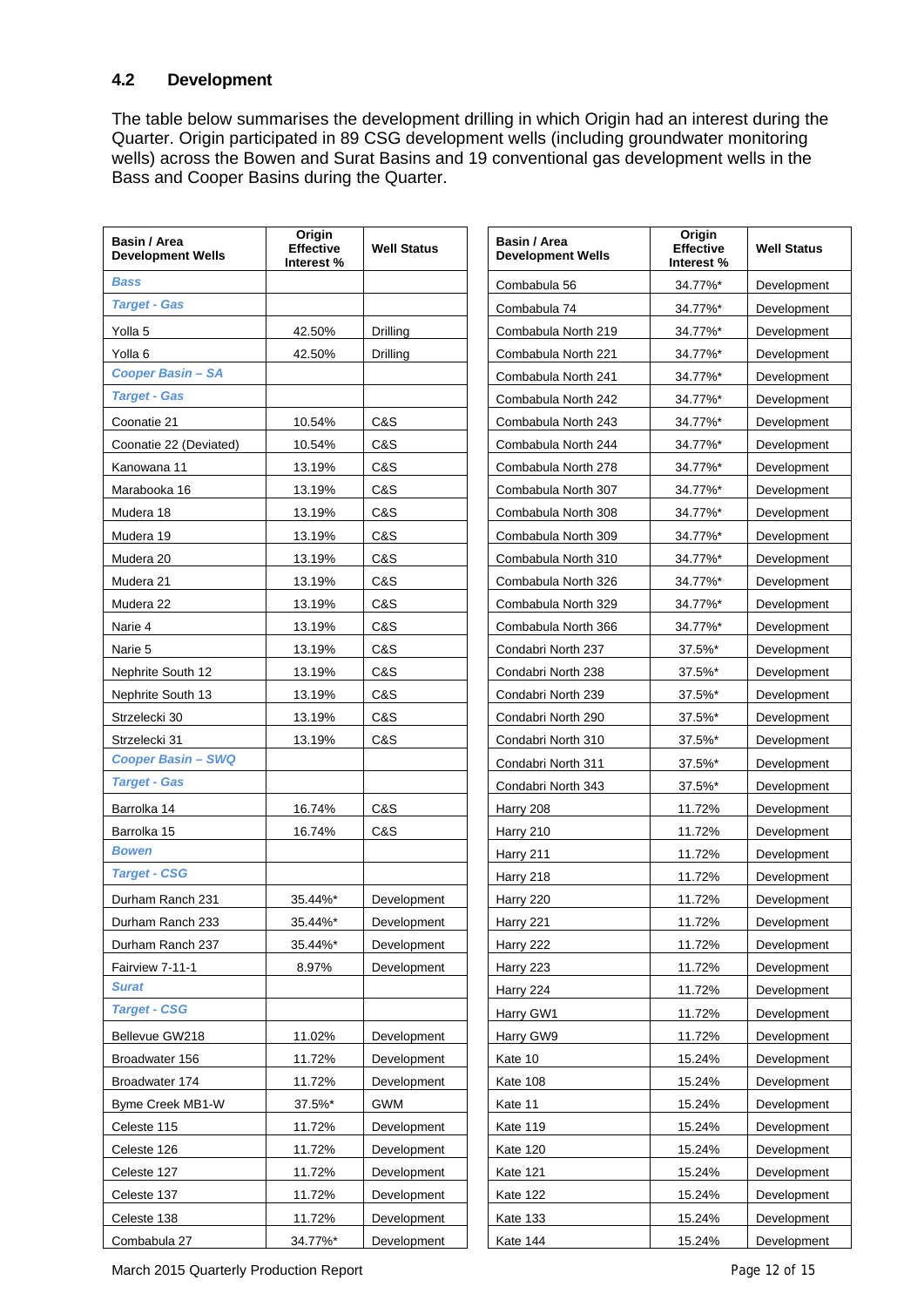| Basin / Area<br><b>Development Wells</b> | Origin<br><b>Effective</b><br>Interest % | <b>Well Status</b> |
|------------------------------------------|------------------------------------------|--------------------|
| Kate 154                                 | 15.24%                                   | Development        |
| Kate 8                                   | 11.72%                                   | Development        |
| Kate 9                                   | 11.72%                                   | Development        |
| Kenya 24                                 | 15.24%                                   | Development        |
| Kenya East 132                           | 11.72%                                   | Development        |
| Kenya East 214                           | 11.72%                                   | Development        |
| Kenya East 217                           | 11.72%                                   | Development        |
| Matilda John 116                         | 15.24%                                   | Development        |
| Matilda John 149                         | 15.24%                                   | Development        |
| Orana North 1                            | 37.5%*                                   | Development        |
| Orana North 4                            | 37.5%*                                   | Development        |
| Orana North 42                           | 37.5%*                                   | Development        |
| Orana North 43                           | 37.5%*                                   | Development        |
| Orana North 44                           | 37.5%*                                   | Development        |
| Orana North 45                           | 37.5%*                                   | <b>Development</b> |
| Orana North 46                           | 37.5%*                                   | Development        |
| Orana North 53                           | 37.5%*                                   | Development        |

| Basin / Area<br><b>Development Wells</b> | Origin<br><b>Effective</b><br>Interest % | <b>Well Status</b> |
|------------------------------------------|------------------------------------------|--------------------|
| Orana North 54                           | 37.5%*                                   | Development        |
| Orana North 55                           | 37.5%*                                   | Development        |
| Orana North 56                           | 37.5%*                                   | Development        |
| Orana North 57                           | 37.5%*                                   | Development        |
| Orana North 64                           | 37.5%*                                   | Development        |
| Orana North 65                           | 37.5%*                                   | Development        |
| Orana North 66                           | 37.5%*                                   | Development        |
| Orana North 67                           | 37.5%*                                   | Development        |
| Orana North 7                            | 37.5%*                                   | Development        |
| Orana North 74                           | 37.5%*                                   | Development        |
| Orana North 75                           | 37.5%*                                   | Development        |
| Orana North 76                           | 37.5%*                                   | Development        |
| Orana North 77                           | 37.5%*                                   | Development        |
| Orana North 78                           | 37.5%*                                   | Development        |
| Orana North 89                           | 37.5%*                                   | Development        |

*Notes:* 

\* Denotes Origin Operatorship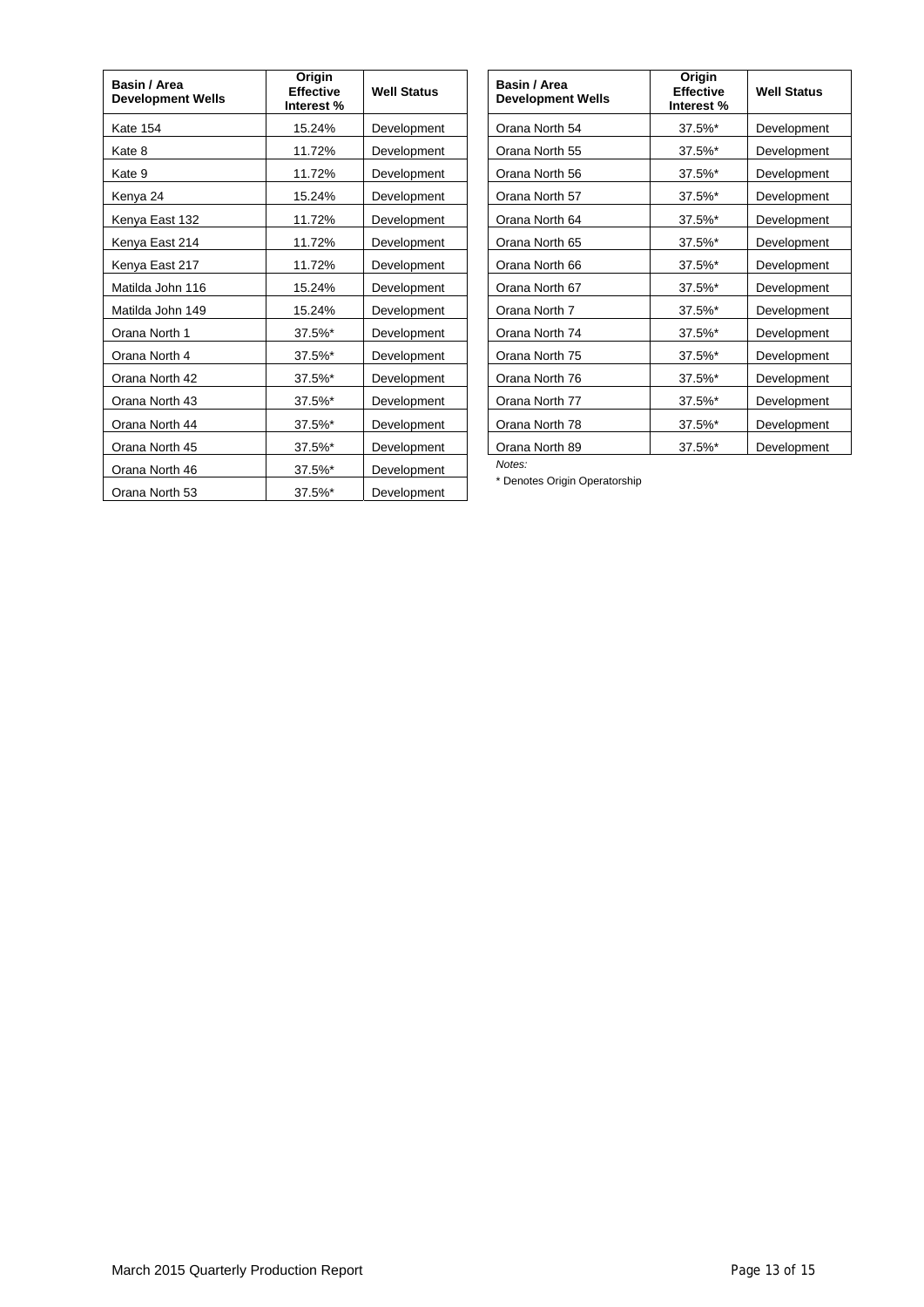# **5. EXPLORATION, EVALUATION AND CAPITAL EXPENDITURE**

The tables below include total expenditure incurred on exploration and evaluation activities and capital expenditure on development and production activities. They include expenditure committed under farm-in agreements and capitalised interest and exclude expenditure on acquisitions. Expenditure in the current financial year is preliminary and is subject to audit review. Note: Numbers may not add due to rounding.

| <b>Australian Operations</b>    |             |                 | March       |             |             |
|---------------------------------|-------------|-----------------|-------------|-------------|-------------|
|                                 | <b>This</b> | <b>Previous</b> | Quarter     | <b>YTD</b>  | <b>YTD</b>  |
| A\$m                            | Quarter     | Quarter         | 2014        | 2014/15     | 2013/14     |
| Exploration / Evaluation        | 50          | 38              | 21          | 127         | 83          |
| Development / PP&E              | 135         | 126             | 45          | 340         | 150         |
| <b>Total</b>                    | 185         | 164             | 66          | 467         | 233         |
| <b>New Zealand Operations</b>   |             |                 | March       |             |             |
|                                 | <b>This</b> | Previous        | Quarter     | <b>YTD</b>  | <b>YTD</b>  |
| NZ\$m                           | Quarter     | Quarter         | 2014        | 2014/15     | 2013/14     |
| Exploration / Evaluation        | 5           | $-3$            | 17          | 3           | 31          |
| Development / PP&E              | 5           | 4               | 6           | 11          | 9           |
| <b>Total</b>                    | 10          | 1               | 23          | 13          | 39          |
| <b>International Operations</b> |             |                 | March       |             |             |
|                                 | <b>This</b> | Previous        | Quarter     | <b>YTD</b>  | <b>YTD</b>  |
| A\$m                            | Quarter     | Quarter         | 2014        | 2014/15     | 2013/14     |
| Exploration / Evaluation        | 0           | 0               | $\mathbf 0$ | $\mathbf 0$ | 21          |
| Development / PP&E              | 0           | 0               | $\mathbf 0$ | $\mathbf 0$ | $\mathbf 0$ |
| <b>Total</b>                    | $\mathbf 0$ | $\mathbf 0$     | $\mathbf 0$ | $\mathbf 0$ | 21          |
| <b>Total</b>                    |             |                 | March       |             |             |
| (excluding APLNG)               | <b>This</b> | <b>Previous</b> | Quarter     | <b>YTD</b>  | <b>YTD</b>  |
| A\$m                            | Quarter     | Quarter         | 2014        | 2014/15     | 2013/14     |
| Exploration / Evaluation        | 55          | 36              | 36          | 130         | 132         |
| Development / PP&E              | 140         | 130             | 51          | 350         | 158         |
| <b>Total</b>                    | 195         | 166             | 87          | 480         | 289         |
|                                 |             |                 |             |             |             |

# **APLNG**

Origin is required to contribute cash to APLNG (in proportion to its equity holding) where APLNG has insufficient cash from other sources to fund its activities.

| Origin's contribution to APLNG |         |                 | March   |         |         |
|--------------------------------|---------|-----------------|---------|---------|---------|
|                                | This    | <b>Previous</b> | Quarter | YTD     | YTD     |
| A\$m                           | Quarter | Quarter         | 2014    | 2014/15 | 2013/14 |
| Contribution                   | 410     | 661             | 569     | 1.822   | 2.006   |